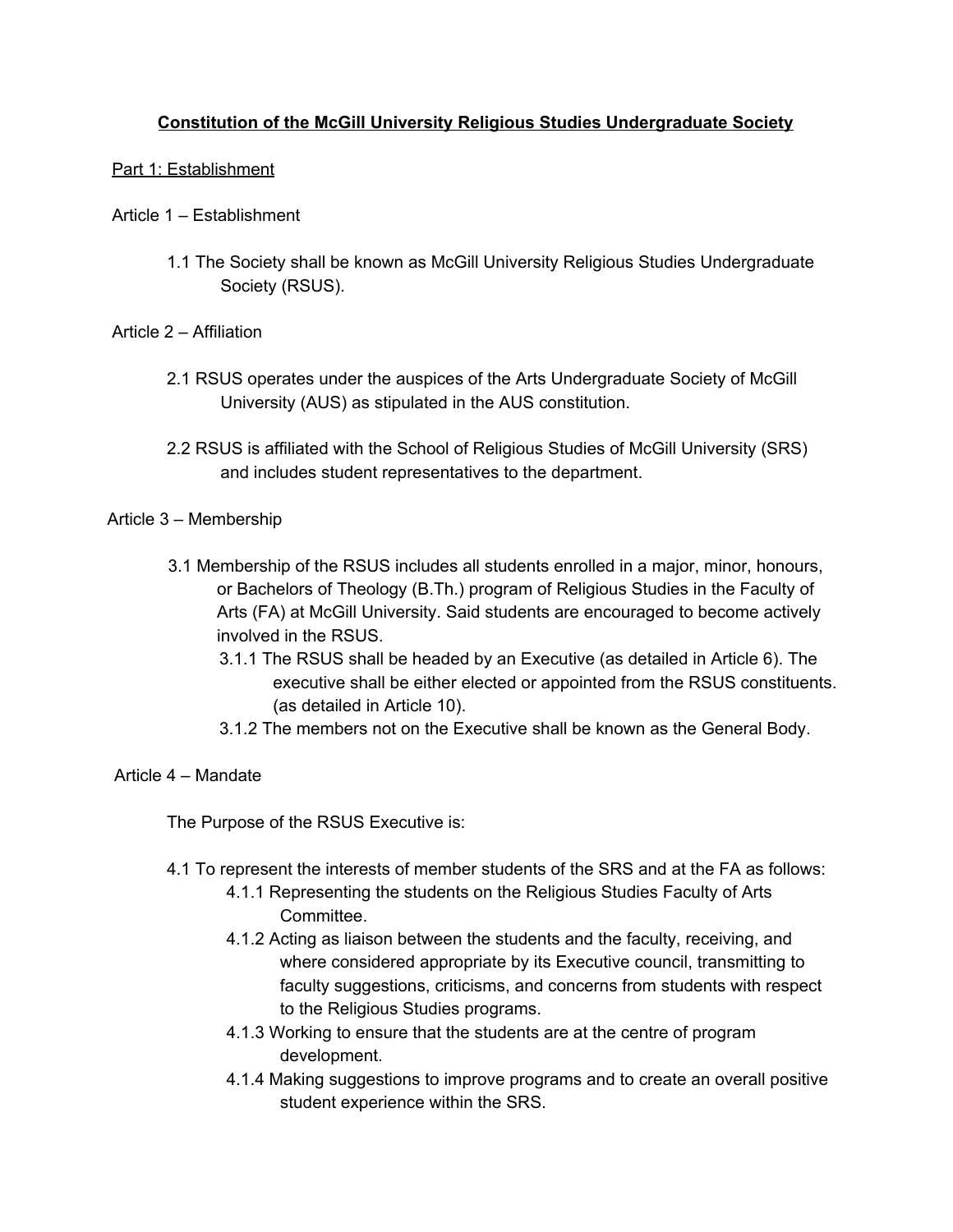- 4.2. To represent member students at the AUS as follows:
	- 4.2.1 Disseminating relevant information from the AUS to member students.
	- 4.2.2 Informing the AUS about relevant RSUS suggestions, criticisms, concerns, and events.
	- 4.2.3 Acting as liaison between the RSUS Executive and the AUS executive as the need arises.
- 4.3 To actively enhance student life on campus and facilitate a sense of community within the RSUS by organizing events and activities.

### Article 5 – Finances

- 5.1 The RSUS must adhere to the AUS financial laws and by-laws.
	- 5.1.1 The RSUS will receive funding from the AUS based on the number of students enrolled in the SRS, according to the AUS financial by-laws.
- 5.2 the RSUS may undertake fundraising activities, apply for grants or request funds when the need arises.
- 5.3 The RSUS expenditures are to be decided upon collectively by the Executive and to be handled formally by the Vice President Finance (VP Finance). In the event that there is no VP Finance the responsibility resides with the President to undertake this task or to delegate it.

### Part II: Composition

- Article 6 Composition
	- 6.1 The RSUS shall consist of the following bodies:
		- 6.1.1 The Executive (as detailed in Article 6.2)
		- 6.1.2 the General Body (as detailed in Article 3)
	- 6.2 The Executive shall consist of the following members appointed by members at the end of the school year:
		- President
		- Vice President Finance (VP Finance)
		- Vice President Communication (VP Communication)
		- Vice President External (VP External)
		- Vice President Internal (VP Internal)
		- -Vice President Events (VP Events)

6.2.1 The Executive may also include the following appointed member: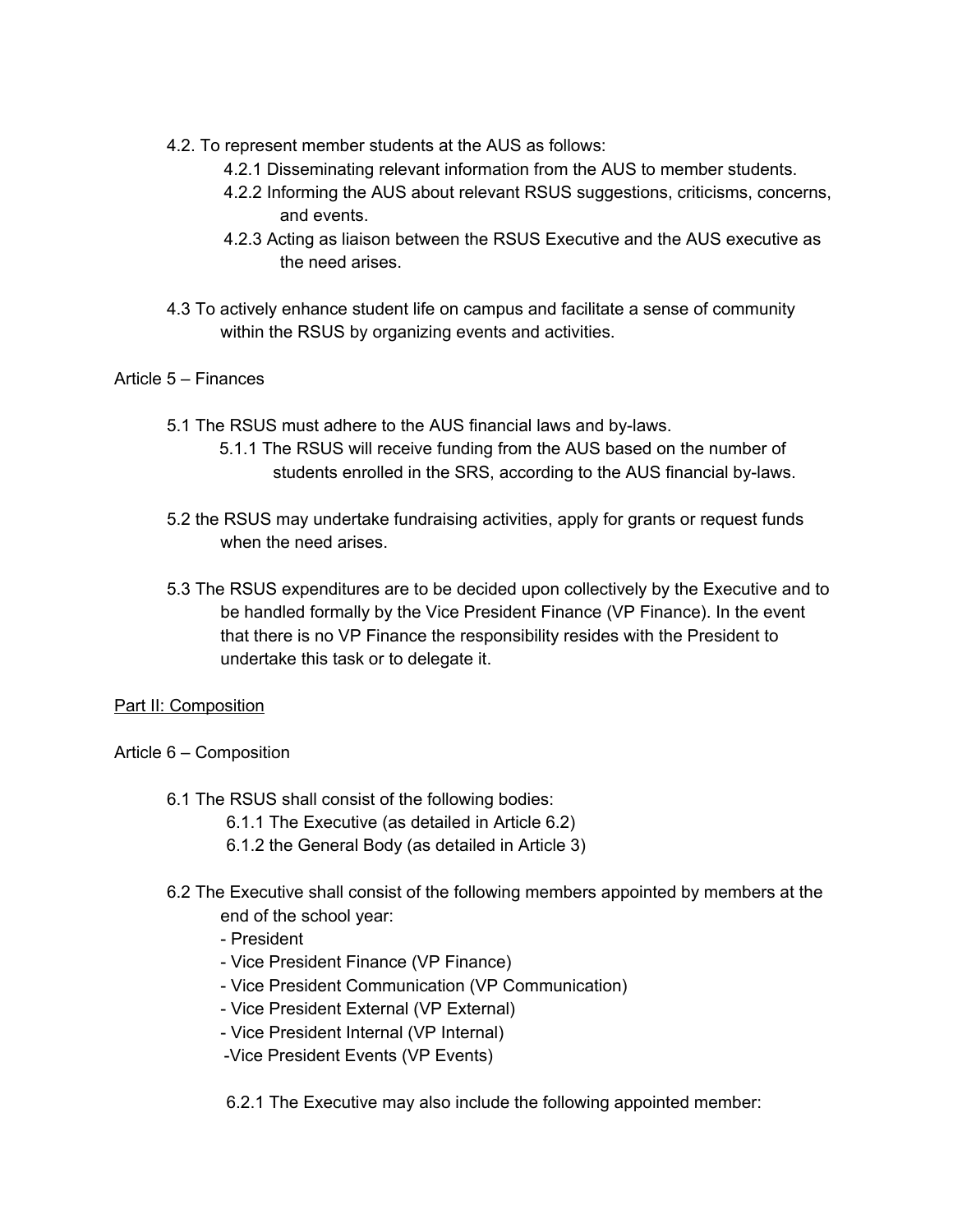- First Year representative (First Year Rep)

Article 7 – Duties of the Executive

- 7.1 To adhere to the mandate of the RSUS (as detailed in Article 4).
- 7.2 To encourage involvement in the RSUS by members.
- 7.3 To appoint one student representative:
	- 7.3.1 To sit on the Religious Studies Faculty of Arts Committee (School of Religious Studies Council) in the event that the VP Internal is unable to fulfill that position.
	- 7.3.2 To sit on the AUS Council in the event that the VP External is unable to fulfill that position.
	- 7.3.3 To sit on the School of Religious Studies Bachelor of Arts (B.A.) Committee in the event that the VP Internal is unable to fulfill that position.
- 7.4 To organize events, activities, and disseminate all pertinent information in their Religious Studies classes, other Religious Studies classes and any other classes they deem appropriate.
- 7.5 The President shall:
	- 7.5.1 Act as primary spokesperson for the RSUS, in accordance with agreed policy, should the need arise.
	- 7.5.2 Be responsible for ensuring that the responsibilities of the Executive are met.
	- 7.5.3 Be responsible for making sure that the Executive functions and operates as a cohesive unit.
	- 7.5.4 Be responsible for organizing meeting dates and times, in consultation with the Executive.
	- 7.5.5 Be responsible to chair meetings, or to delegate the chair.
	- 7.5.6 Assist other Executive members in understanding their duties and in fulfilling them if the need arises.
	- 7.5.7 Consult with the Executive on all matters affecting the RSUS whenever warranted.
	- 7.5.8. Attend Presidential Roundtables (DART Meetings).
- 7.6 The VP Finance shall:
	- 7.6.1 Be responsible for organizing and maintaining the RSUS's financial affairs.
	- 7.6.2 Be responsible for drafting a budget upon receiving knowledge of available funds from the AUS VP Finance and updating that budget when the need arises.
	- 7.6.3 Be responsible for tracking all RSUS incoming funds and expenditures.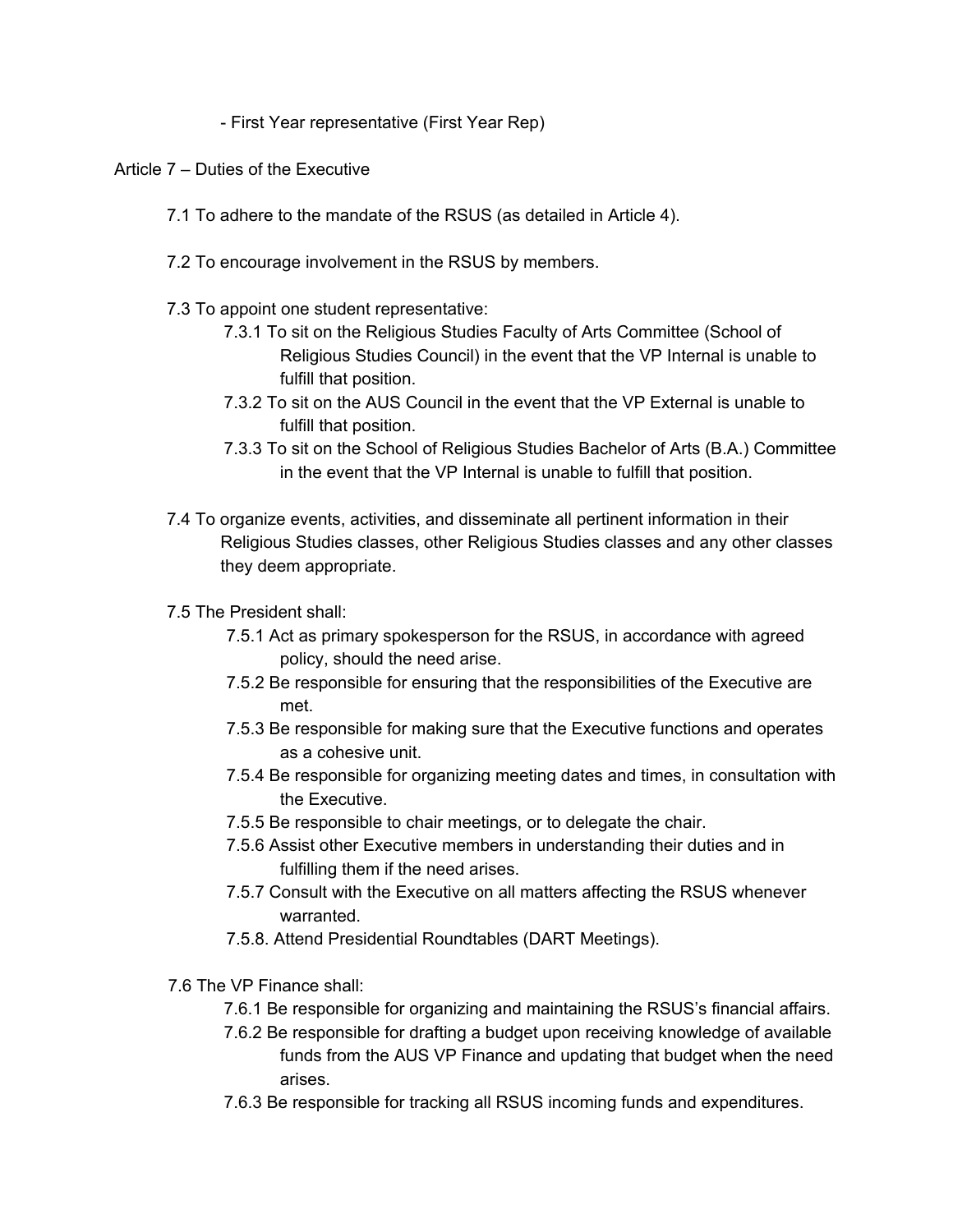- 7.6.4 Be responsible for working with the AUS VP Finance on all appropriate matters.
- 7.6.5 Be responsible for refunding all eligible receipts.
- 7.6.6 Keep the RSUS Executive informed of its financial situation.
- 7.6.7 Work with the other Executive members to the best of their ability in order to fulfill the RSUS mandate.
- 7.7 The VP Communication shall:
	- 7.7.1 Be responsible for advertising all events, activities, and other important RSUS related information in the Birks building (or other buildings as appropriate) and around campus.
	- 7.7.2 Be responsible for utilizing the Religious Studies e-mail listserv for advertising RSUS initiatives.
	- 7.7.3 Prepare and deliver personal invitations to faculty and any other possible esteemed guests for RSUS events.
	- 7.7.4 Prepare and deliver personal 'Thank You' cards when the need arises.
	- 7.7.5 Work with the other Executive members to the best of their ability in order to fulfill the RSUS mandate.
- 7.8 The VP External shall:
	- 7.8.1 Act as the RSUS representative to the AUS Council or, if unable to do so, ensure that another executive fills this position.
	- 7.8.2 Represent the RSUS General Body to the AUS Council and voice their questions and concerns.
	- 7.8.3 Work as the liaison between the AUS and the RSUS, relaying and announcing all pertinent information from one body to the other.
	- 7.8.4 Be responsible to fulfill the Arts Councillor committee requirement.
	- 7.8.5 Work with the other Executive members to the best of their ability in order to fulfill the RSUS mandate.
- 7.9 The VP Internal shall:
	- 7.9.1 Ensure that the RSUS has committed to undertake Article 4.3 of the RSUS Constitution.
	- 7.9.2 Work with the other Executive members to the best of their ability in order to fulfill the RSUS mandate.
	- 7.9.3 Act as the student representative to the School of Religious Studies B.A. Committee or, if unable to do so, ensure that another executive fills this position.
		- 7.9.3.1 Representation of B.Th. students at the B.Th. Committee shall be the responsibility of the Theology Undergraduate Students Association (TUSA).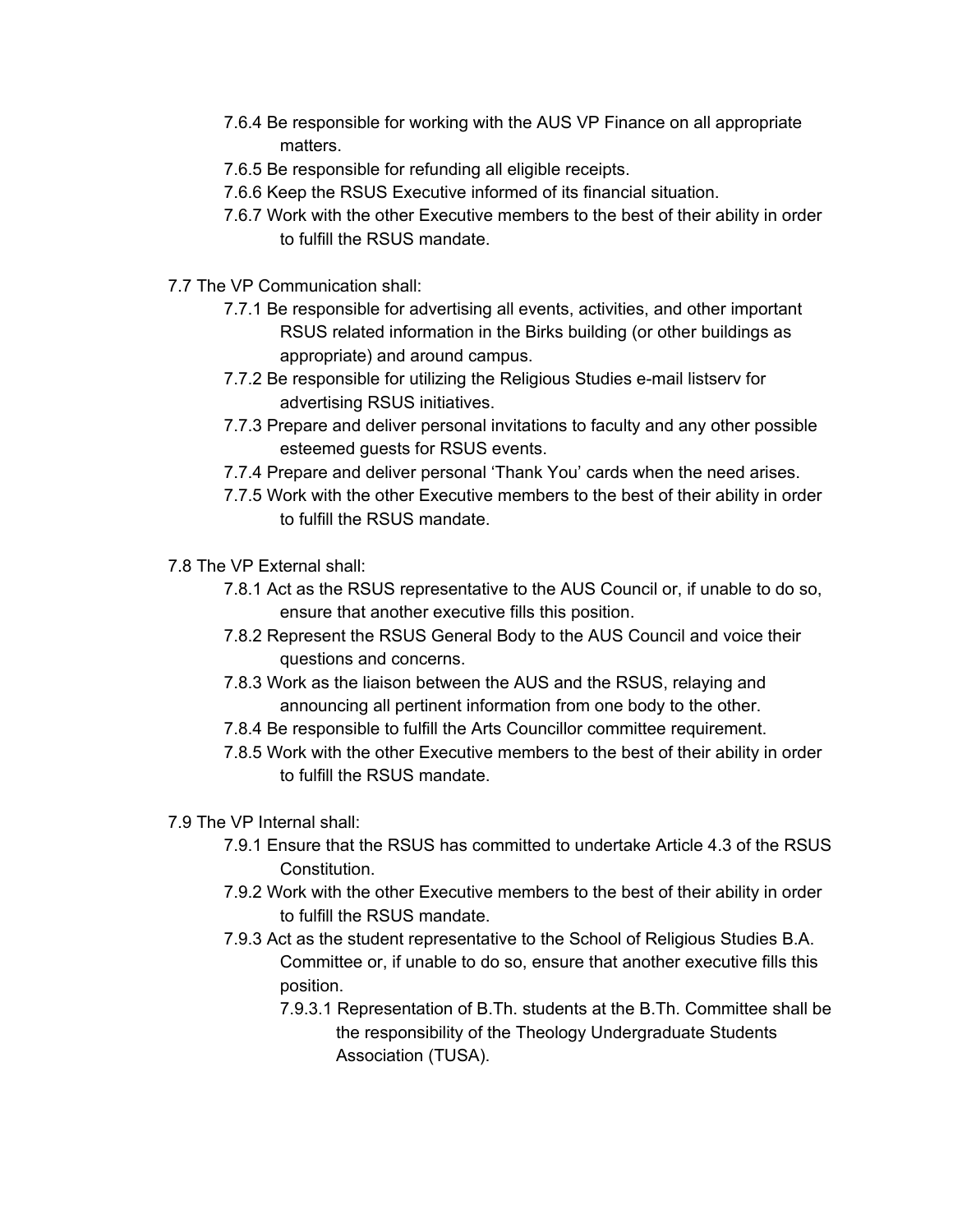- 7.9.4 Act as the student representative to the Religious Studies Faculty of Arts Committee (School of Religious Studies Council) or, if unable to do so, ensure that another executive fills this position.
- 7.10 The VP Events shall:
	- 7.10.1 Be responsible for coordinating all RSUS events.
	- 7.10.2 Be responsible for all necessary bookings (Rooms, Tables, Venues and etc.) regarding events.
	- 7.10.3 Be responsible for collaborating with RSUS VP Communication regarding any advertising for all RSUS Events.
	- 7.10.4 Be the liaison for all inter-departmental event collaborations.
	- 7.10.5 Be responsible for organizing at minimum one wine and cheese per semester.
- 7.11 The First Year Rep shall:
	- 7.11.1 Ensure that RSUS commits to engaging new members.
	- 7.11.2 Foster the relationship between the Executive and new RSUS members.
	- 7.11.3 Ensure that all communications reach new RSUS members.
	- 7.11.4 Work with the other Executive members to the best of their ability in order to fulfill the RSUS mandate.
- 7.12 The RSUS representative to the AUS must attend all general AUS meetings.
- 7.13 No member of the Executive may concurrently hold more than one position of the Executive.
- 7.14 All Executive members must attend all meetings. Two unexplained absences from meetings will result in forfeiture of an Executive member's position.

### Part III: Conduct

- Article 8 Governance and Resignations
	- 8.1 The RSUS must adhere to all AUS laws and by-laws regarding resignation.
	- 8.2 Resignation must be written or verbally submitted to the President of the RSUS. The President must then inform the other Executive members within one week.
	- 8.3 A member of the Executive may make a motion requesting the resignation of the member of the Executive. If the motion comes to a vote, the Executive member in question must comply with the outcome of the vote. 8.3.1 Grounds for such a motion are: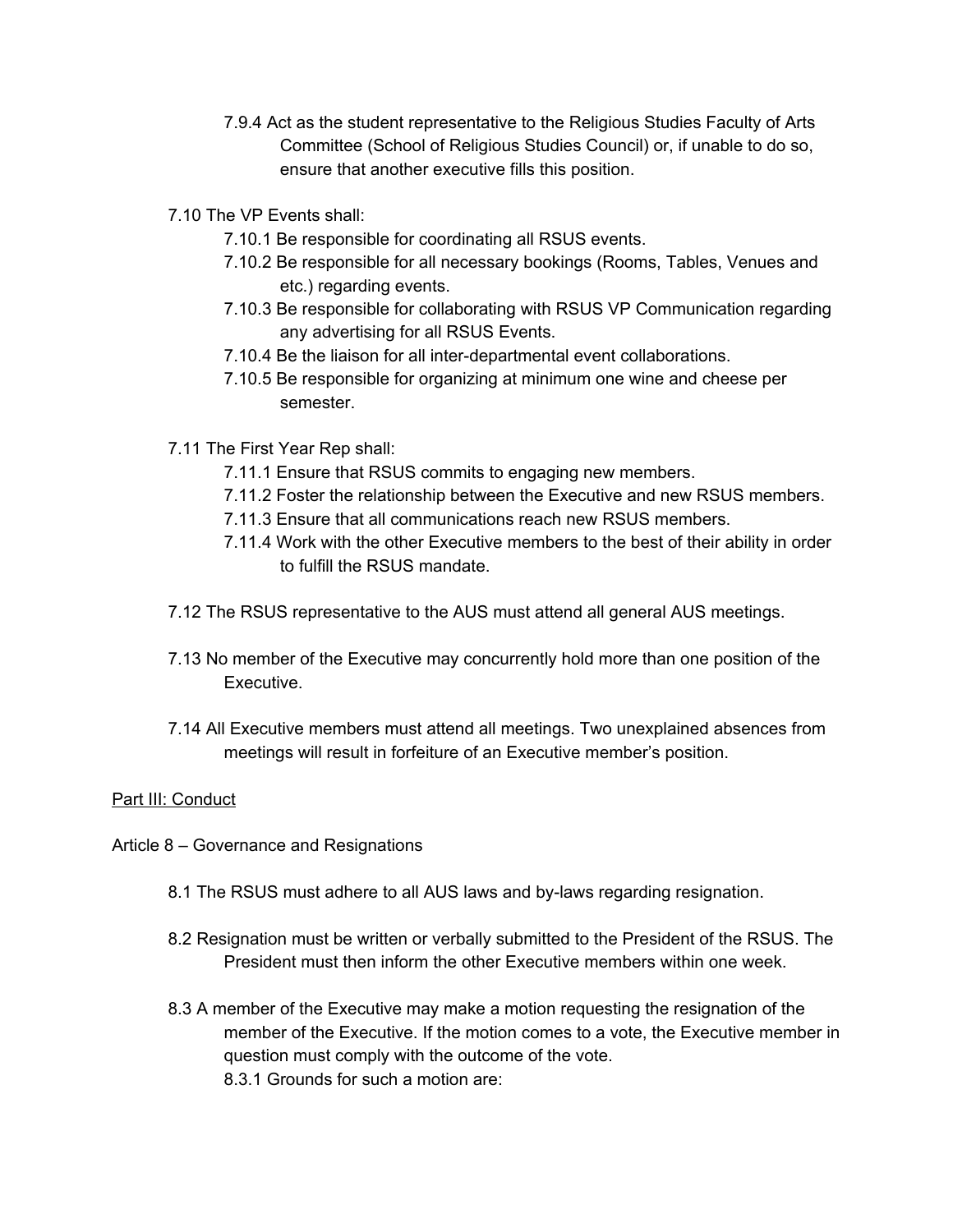- i. failure to adhere to duties and/or failure to comply with the aims outlined in this constitution.
- ii. conducting business in the name of the RSUS without consent.
- iii. conducting business which undermines the integrity of the RSUS or which is in direct conflict with the aims of the RSUS.
- 8.4 Upon resignation of an Executive member, the RSUS may hold a by-election at the next meeting.
	- 8.4.1 The Executive may deem a by-election unnecessary if the position becomes vacant nearing the end of the school year.
- Article 9 Meetings of the Executive
	- 9.1 Meeting must be held at least once every two weeks.
		- 9.1.1 At least one in every two meetings must be open to members of the General Body.
	- 9.2 Meetings shall be governed by Robert's Rules of Order. The degree of formality shall be at the discretion of the chair.
		- 9.2.1 Motions put to votes must have a two-thirds majority to pass.
	- 9.3 All members of the Executive have one vote. General Body members may participate in discussion, but do not have a vote.
	- 9.4 Quorum shall be set at the attendance of the President and three other Executive members.
- Article 10 Elections
	- 10.1 The RSUS must adhere to all AUS laws and by-laws regarding Departmental Elections.
		- 10.1.1 In the event in which elections aren't the logical mode of selecting the next year's RSUS members, RSUS must make a formal request in order to hold interviews through the AUS. Applicable reasons for interviews over Departmental Elections include: having a small department, having small voter turnouts in previous elections, not enough money in the budget to justify an election.
	- 10.2 If elections are to take place, they must be held within the last month and a half of the school year.
		- 10.2.1 The position of First Year Rep shall be appointed by the Executive in the Fall of their term following a nomination and interview period.